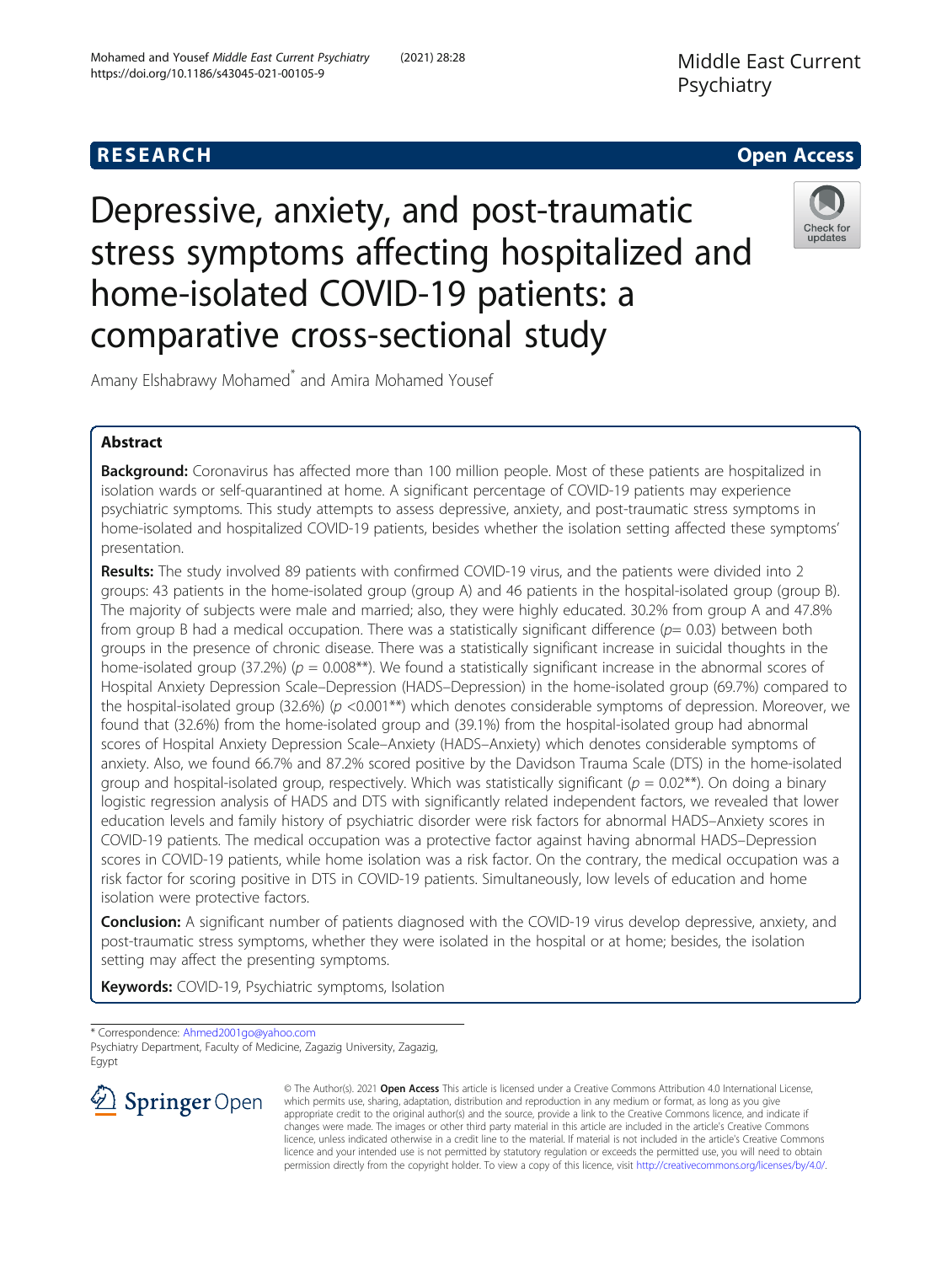## Background

Diseases triggered by viral infections are predominant, and some are known to cause neuropsychiatric disorders involving cognitive, affective, behavioral, and perceptual symptoms [[1\]](#page-10-0).

Scientists found multiple cases of atypical pneumonia in Wuhan, China, in December 2019, and WHO later discovered a virus called SARS-coronavirus 2. (SARS-CoV-2) had inflicted these effects [[2\]](#page-10-0).

More than 50 million victims of COVID-19 have been affected. Many of these patients are hospitalized in advanced and segregated hospitals or isolated in their residences. Those afflicted with a novel and potentially lethal disease feel terrified, rage, and anxious for friends' and families' health [\[3](#page-10-0)].

Early literature investigated the respiratory manifestations of COVID-19 patients; nevertheless, evolving data indicate that neuropsychiatric illnesses have been elevated in a significant number of patients, particularly those with severe infection [[4,](#page-10-0) [5](#page-10-0)]. A joint case series documenting neuropsychiatric symptoms in 153 patients suggested that a compromised mental state was the most predominant presentation in the sample population. However, this study did not investigate the initial psychiatric manifestations, such as depression and anxiety [[6,](#page-10-0) [7](#page-10-0)].

Generally, there has been milieu research concerning the epidemiological impact on the populace, not in those subjected to SARS-2-CoV directly [\[7](#page-10-0), [8\]](#page-10-0). However, the literature on COVID-19 patients indicates elevated rates of anxiety as well as depression in this group  $[8]$  $[8]$  $[8]$ .

Hospitalized COVID-19 patients could be demographically at higher risk of experiencing psychiatric symptoms due to their serious illness, the stress of staying in isolation whilst hospitalized, in addition to the potential side effects of drugs as well as treatments. On the contrary, patients isolated at home may also be prone to developing specific psychiatric symptoms, which may be illustrated through the dissemination dynamics of COVID-19 that parallel with dehumanizing reports of widely used social networks that led to increased selfperceived post-traumatic stress, suicidality, and other psychological symptoms [[7,](#page-10-0) [9](#page-10-0)]. In addition to being alone, even at home, with negative emotions such as functional disability, stigma, anxiety, phobia, irritation, and resentment may be a trigger factor for developing psychiatric symptoms [\[9](#page-10-0)].

COVID-19 is marked by its expansion beyond the officially affiliated health organizations. The requisite restricting procedures resulted in a daunting situation where anxiety and confusion prevailed [[10](#page-10-0)], in addition to the apprehension of mortality upon infection, stigmatization, and prejudice for COVID-19 patients. In addition to fear of infecting others may induce various psychiatric symptoms [\[11](#page-10-0)]. These symptoms may increase when isolated at home and with close contact with their relatives and not under direct and immediate medical treatment.

Environmental pressure in lockdown, difficulty breathing, and other types of complaints in patients during the COVID-19 disease outbreak caused a wide range of psychiatric disorders similar to SARS [[12\]](#page-10-0). These circumstances caused the secretion of stressor-dependent corticotrophin-releasing hormone (CRH) from hypothalamic paraventricular nucleus (PVN) neurons as well, which binds to its receptors in the anterior pituitary gland causing stimulation of the hypothalamic-pituitaryadrenal (HPA) axis) [[12\]](#page-10-0), besides causing elevated ACTH levels, which in turn leads to elevated concentrations of glucocorticoids [\[13\]](#page-10-0). When a high concentration of glucocorticoids is released and binds to glucocorticoid receptors (GR) in the brain, hyper-activation of the HPA axis causes stress-related gene expression [[14\]](#page-10-0). Hyperactivation of the HPA axis and dysfunction in the stressrelated gene lead to increased exposure to environmental stress [[15\]](#page-10-0). Environmental stress can alter the epigenetics of SERT, BDNF, GR, FKBP5, and CRHR1 genes via multiple mechanisms and induces transcriptional changes of these gene expressions, resulting in stressrelated disorders [[16\]](#page-10-0). Thus, the extreme stressful environment caused by COVID-19 can lead to an increased psychiatric disorder.

Moreover, SARS-CoV-2 can also affect brain tissue by causing a cytokine storm, which is believed to affect psychiatric symptoms [\[17\]](#page-10-0). The researchers assumed that the low-grade inflammatory response might be crucial to the psychiatric symptoms of COVID-19 infection [\[18](#page-10-0)]. To date, it cannot be determined whether or not the virus has an independent effect on inflammation and mental health [\[19\]](#page-10-0).

We aimed to assess depressive, anxiety, and posttraumatic stress symptoms in home-isolated and hospitalized COVID-19 patients, besides whether the isolation setting affected these symptoms' presentation.

## **Methods**

#### Study design and setting

The current study is a comparative cross-sectional study on the Sharkia Governorate, where patients were recruited from Zagazig University Hospitals' isolation hospital. The isolated home patients were residents of Sharkia Governorate, Egypt, between 22 May 22 and 28 July 2020.

## Study participants

Eighty-nine subjects were recruited in this study and were divided into two groups: 43 home-isolated patients (group A) and 46 hospital-isolated patients (group B).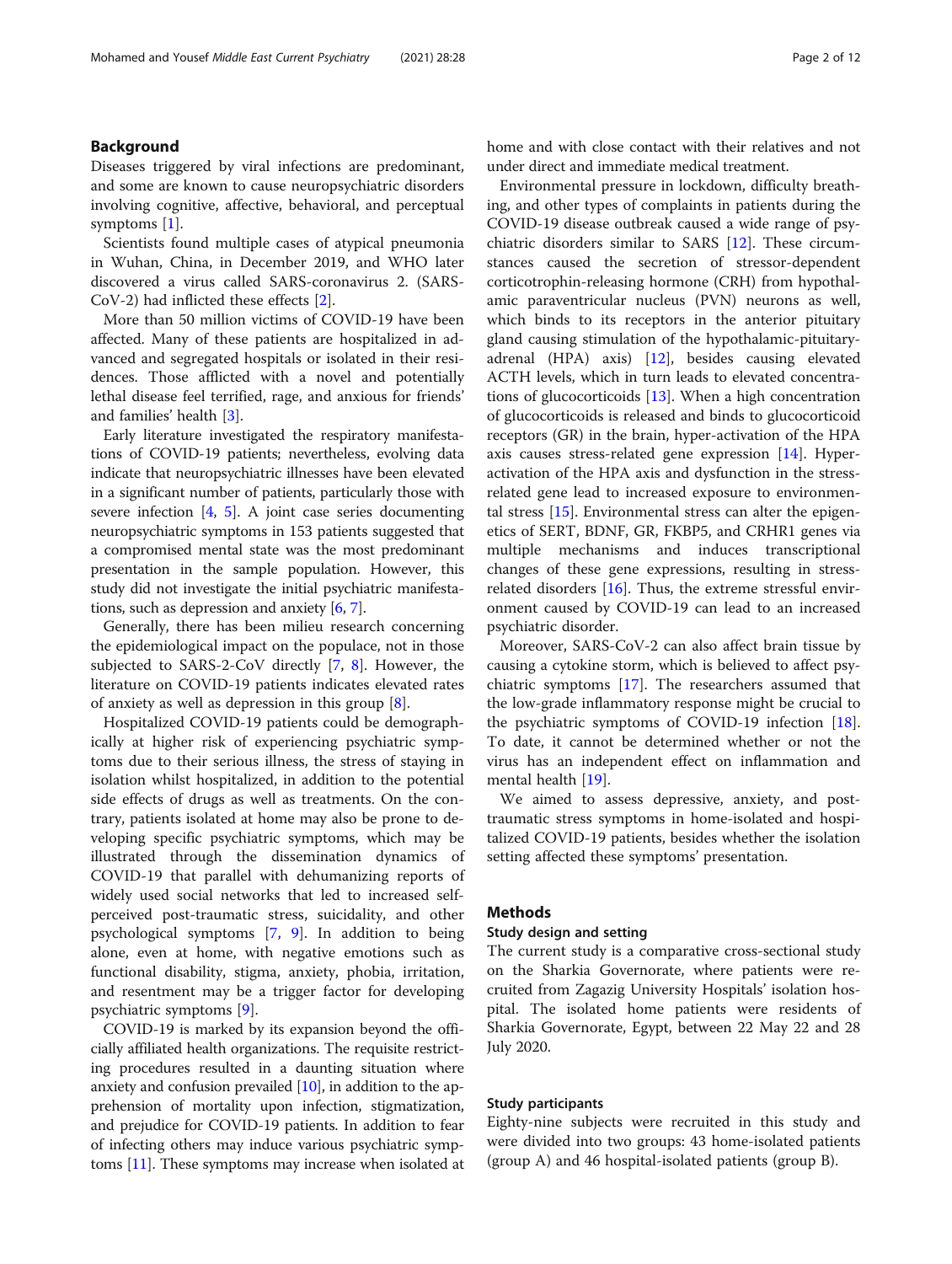Patients were qualified to participate in this study, depending on the requirements defined by the study protocol.

The inclusion criteria:

- 1) Confirmed mild and moderate cases of COVID-19 infection (patients with oxygen saturation > 92%; respiratory rate  $\leq$  30 breaths/min; lung infiltrates  $\lt$ 50%).
- 2) Age  $\geq$  18 years old
- 3) Both genders were included.
- 4) All socioeconomic classes were included.

A verified case of COVID is determined by positive RT-PCR examination of samples from pharyngeal and nasal cavities.

Exclusion criteria:

- 1) Presence of mental retardation, dementia, or delirium.
- 2) Refusal to sign the consent.
- 3) Confirmed severe cases of COVID-19 infection (patients with oxygen saturation < 92%; respiratory rate  $\geq$  30 breaths/min; lung infiltrates  $>$  50%).

#### Sampling

Since the research is novel and no published articles were used for sample size calculation, we carried out a pilot study. The pilot study was a crucial stage in the research, and we conducted it to estimate the expected difference between home and hospital isolation. Besides, it identifies potential problems and deficiencies in the research tools and protocol before implementation during the whole study [[20](#page-10-0)].

The pilot study was conducted using a small sample of 20 patients (10 home isolated and 10 hospitals isolated). This pilot study revealed that the DTS score in home isolation versus hospital isolation was  $22.2 \pm 8.0$  vs  $27.1$ ± 8.2 at a confidence level of 95% and 80% power. This finding was used to calculate the research sample size, which was 89 COVID-19 patients. The sample size was calculated by the OPEN EPI software package [[21\]](#page-10-0).

Patients in the pilot study were excluded from the original research sample due to the tool modifications and avoid inter-observer bias.

#### Tools and operational procedures

All participants enrolled in this study were subjected to the following (through an online Google form and phone call):

1- The online Google form that was sent to the patients to respond consisted of four sections: The first section explained the current study's aim and procedures. It included an obligatory inquiry with a yes or no answer representing the participants' acceptance or refusal to participate in our research.

The second section included the semi-structured COVID-19 questionnaire, which contained obligatory questions to collect sociodemographic data (age, sex, marital status, education. occupation, and residence) and clinical data (having a chronic disease, smoking, personal, or family history of the psychiatric disorder), and questions that assisted some psychiatric symptoms of the subjects (mood status, having obsessive or paranoid thoughts, hallucinations, memory, and concentration).

The third and fourth section included the patients' psychometric assessments via the Arabic version of the Hospital Anxiety and Depression Scale (HADS) and the Arabic version of the Davidson Trauma Scale (DTS).

## The Arabic version of (HADS)

This scale is used for screening depression and anxiety. It includes 14 questions: 7 questions for the anxiety component (HADS−Anxiety) and 7 questions for the depression component (HADS–Depression). The scores for anxiety and depression ranged from 0 to 21 points. Levels 1–7 were considered normal, whereas 8–10 is regarded as borderline, > 11 considered abnormal and denoted considerable symptoms of anxiety or depression. The internal consistency of the scales was 87% and 81%, respectively [\[22\]](#page-10-0). Terkawi AS and his collaborators performed a systematic translation process to translate the original English HADS into Arabic. They documented that the Cronbach α for the HADS–Anxiety subscale was 0.83 (95% confidence interval 0.79–0.88) and for the HADS–Depression subscale was 0.77 (0.7– 0.83). HADS–Anxiety score was strongly correlated with GAD-7, and HADS–Depression score was strongly associated with MDI. Besides, the results showed adequate internal consistency of HADS subscales among the patients [\[23\]](#page-10-0). The HADS questionnaire has been validated in many languages, countries, and settings, including general practice and community settings. HADS has been used in the HUNT study in Norway, a large community setting study done on the general population [[24\]](#page-10-0). In our research, the scale showed excellent internal consistency with a Cronbach alpha coefficient of 0.84.

#### The Arabic version of the Davidson Trauma Scale (DTS)

This scale is used for diagnosing post-traumatic stress disorder (PTSD). The DTS is a 17-item questionnaire that tests for PTSD symptoms. Objects are rated on a five-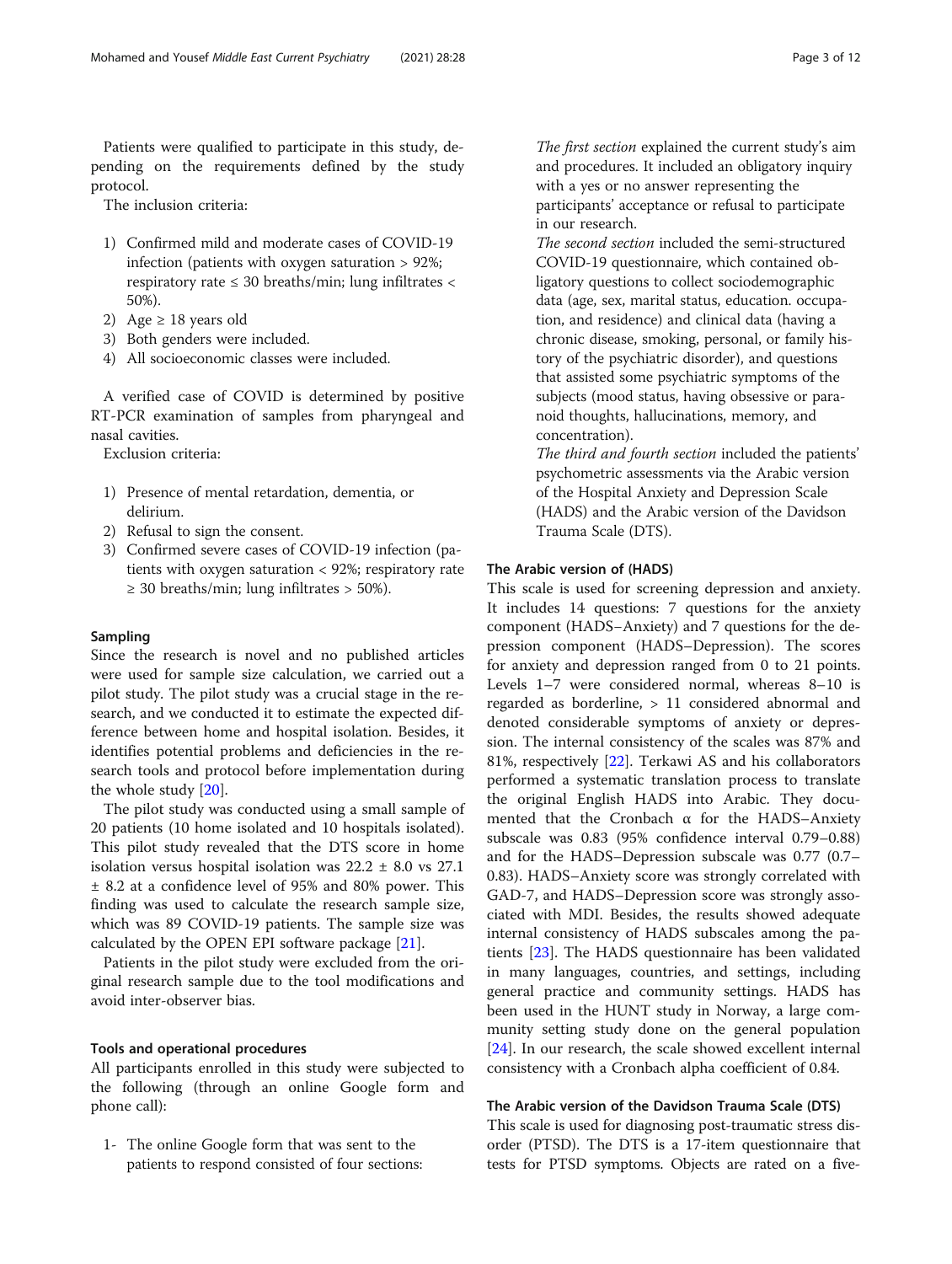point scale ( $0 = \text{``not at all distances}$ " to  $4 = \text{``extremely}$ distressing") to measure the degree of distress they produce. Participants are asked to define the most impactful event that has influenced them and how much trouble they are experiencing. Cut off point of 40 was used to distinguish between positive and negative cases. The testretest reliability was  $r = 0.86$  and internal consistency was  $r = 0.99$  [\[25](#page-10-0), [26](#page-10-0)]. It was translated to Arabic by Abdul Aziz Thabet, and Sady and Badr validated it in their study with a sample of adolescent sons of martyrs in Jablah, Syria. Cronbach alpha coefficient was 0.762 [[27](#page-10-0)]. In our study, the scale showed excellent internal consistency with a Cronbach alpha coefficient of 0.8.

The HADS and DTS scales were tested for content validity by two panels of the Psychiatric Department experts. These experts assessed the tools for clarity, relevance, comprehensiveness, applicability, and understanding.

The reliability of the HADS and DTS scales was tested by measuring their internal consistency. It demonstrated an excellent level of reliability (Cronbach's alpha = 0.84 and 0.81), respectively.

#### Statistical analysis

The statistical analysis was performed using SPSS software version 27 [[28\]](#page-10-0), and then the data were presented in tables. Quantitative data were introduced as mean, standard deviation, and range, whereas qualitative data were presented as frequencies and proportions. Kolmogorov-Smirnov and Levene tests were conducted to evaluate the distribution characteristics of variables and homogeneity of variance.

Pearson's chi-squared test  $(x^2)$ , Fisher's exact test, and chi-square for linear trend were used to analyze qualitative variables as appropriate. Mann-Whitney (MW)  $U$ test was conducted to analyze quantitative data. Binary logistic regression analysis was performed to remove confounding factors. The  $P$  value of  $\leq 0.05$  was considered statistically significant.

### Results

The study involved 89 patients with confirmed COVID-19 virus, and the patients were divided into two groups: 43 patients in the home-isolated group (group A) and 46 patients in the hospital-isolated group (group B).

## Results of the sociodemographic data

The majority of the participants in both groups were male (67.4%) from group A and (69.6%) from group B and were highly educated.

The mean age was  $39.9 \pm 8.8$  in group A and  $41.3 \pm 1.3$ 9.3 in group B.

(72.1%) from group A and 60.9% from group B were married.

#### Results of the health-related conditions

Ten patients from the home-isolated group and 6 from the hospital-isolated group had a history of psychiatric disorder.

We found that 27.9% from the home-isolated group and 50% from the hospital-isolated group had a chronic disease which was a statistically significant difference  $p=$ 0.03.

There was a statistically significant increase in the suicidal thoughts in the home-isolated group (37.2%) compared to hospital-isolated group  $(13%)$   $(p = 0.008^{**})$ . (Table [1\)](#page-4-0).

### Hospital anxiety and depression scale results

HADS scores were calculated for all patients. The results were categorized according to the scale into three categories: normal, borderline, and abnormal Scores for depression and anxiety. The abnormal scores denote considerable symptoms of anxiety or depression (Table [2\)](#page-5-0).

We found a statistically significant increase in the abnormal scores of HADS–Depression in the homeisolated group (69.7%) compared to the hospital-isolated group (3[2](#page-5-0).6%) ( $p < 0.001$ <sup>\*\*</sup>) (Table 2).

Our results showed that 32.6% from the home-isolated group and 39.1% from the hospital-isolated group had abnormal scores of HADS–Anxiety which was statistically non-significant (Table [2](#page-5-0)).

#### Davidson Trauma Scale results

DTS scores were calculated for all patients. The results were categorized according to the scale into two categories: positive and negative (Table [2](#page-5-0)).

We found that 66.7% and 87.2% scored positive by the Davidson Trauma Scale (DTS) in the home-isolated group and hospital-isolated group, respectively, which was statistically significant ( $p = 0.02$ <sup>\*\*</sup>). There was a statistically significant increase ( $p \text{ }^{\textdegree}$  0.001\*\*) in DTS scores among the hospital-isolated group with a mean score of  $28.5 \pm 5.9$  compared to the home-isolated group with a mean score of  $22.8 \pm 4.3$  (Table [2\)](#page-5-0).

## Results regarding having both abnormal scores in HADS and positive results in DTS

We found that 30.4% in the hospital-isolated group and 11.6% in the home-isolated group had both abnormal scores in HADS–Anxiety and positive results in DTS, which was statistically significant ( $p= 0.03$  \*\*). On the contrary, we found that 48.8% in the home-isolated group and 23.9% in the hospital-isolated group had both abnormal scores in HADS–Depression and positive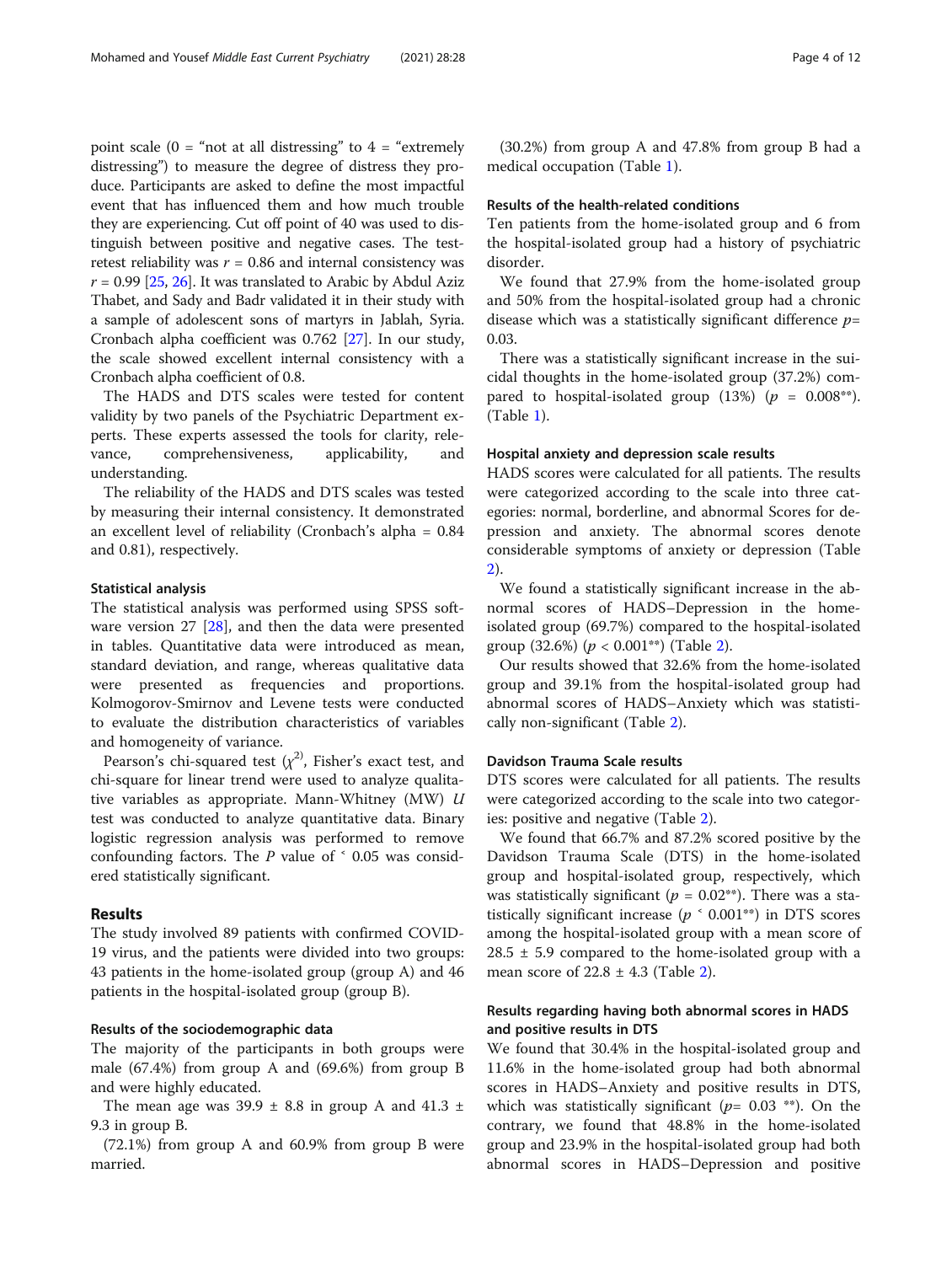<span id="page-4-0"></span>Table 1 Comparison between home-isolated patients and hospital-isolated patients in demographic, clinical characteristics, and psychiatric symptoms

| Variables                       |                                                | Home isolation ( $n = 43$ )<br>Group A | Hospital isolation ( $n = 46$ )<br>Group B | p         |
|---------------------------------|------------------------------------------------|----------------------------------------|--------------------------------------------|-----------|
| Demographic characteristics     | Age (years):                                   |                                        |                                            |           |
|                                 | Mean $\pm$ SD                                  | $39.9 \pm 8.8$                         | $41.3 \pm 9.3$                             | 0.5       |
|                                 | Sex, n (%):                                    |                                        |                                            |           |
|                                 | Male                                           | 29 (67.4%)                             | 32 (69.6%)                                 | 0.8       |
|                                 | Female                                         | 14 (32.6%)                             | 14 (30.4%)                                 |           |
|                                 | Marital status, n (%):                         |                                        |                                            |           |
|                                 | Married                                        | 31 (72.1%)                             | 28 (60.9%)                                 | 0.4       |
|                                 | Single                                         | 5 (11.6%)                              | 7 (15.2%)                                  |           |
|                                 | Divorced                                       | 5 (11.6%)                              | 4 (8.7%)                                   |           |
|                                 | Widow                                          | 2(4.7%)                                | 7 (15.2%)                                  |           |
|                                 | Education, n (%):                              |                                        |                                            |           |
|                                 | Primary and preparatory education              | 4 (9.3%)                               | 2(4.3%)                                    | 0.8       |
|                                 | Secondary education                            | 6 (14.0%)                              | 5 (10.9%)                                  |           |
|                                 | High education                                 | 23 (53.4%)                             | 28 (60.9%)                                 |           |
|                                 | Post-graduate education                        | 10 (23.3%)                             | 11 (23.9%)                                 |           |
|                                 | Occupation, n (%):                             |                                        |                                            |           |
|                                 | Medical                                        | 13 (30.2%)                             | 22 (47.8%)                                 | 0.09      |
|                                 | Non-medical                                    | 30 (69.8%)                             | 24 (52.2%)                                 |           |
|                                 | Residence, n (%):                              |                                        |                                            |           |
|                                 | Urban                                          | 19 (44.2%)                             | 26 (56.5%)                                 | 0.2       |
|                                 | Rural                                          | 24 (55.8%)                             | 20 (43.5%)                                 |           |
| <b>Clinical characteristics</b> | Chronic disease, n (%):                        | 12 (27.9%)                             | 23 (50.0%)                                 | $0.03**$  |
|                                 | Smoking, n (%):                                | 10 (23.3%)                             | 17 (37.0%)                                 | 0.2       |
|                                 | History of psychiatric disorder, n (%):        |                                        |                                            |           |
|                                 | Depression                                     | 5 (11.6%)                              | 3(6.5%)                                    | 0.5       |
|                                 | Insomnia                                       | 2(4.7%)                                | $1(2.2\%)$                                 |           |
|                                 | Anxiety                                        | $3(7.0\%)$                             | $1(2.2\%)$                                 |           |
|                                 | OCD                                            | $0(0.0\%)$                             | $1(2.2\%)$                                 |           |
|                                 | Family history of psychiatric disorder, n (%): |                                        |                                            |           |
|                                 | Depression                                     | 5 (11.6%)                              | 7 (15.2%)                                  | 0.7       |
|                                 | OCD                                            | $3(7.0\%)$                             | 4 (8.7%)                                   |           |
|                                 | Insomnia                                       | 3 (7.0%)                               | $1(2.2\%)$                                 |           |
|                                 | Bipolar disorder                               | 2(4.7%)                                | 2(4.3%)                                    |           |
| Psychiatric symptoms            | Mood status:                                   |                                        |                                            |           |
|                                 | Positive (relaxed, calm, cheerful)             | 5 (15.6%)                              | 11 (23.9%)                                 | 0.4       |
|                                 | Negative (nervous, irritated, sad)             | 27 (84.4%)                             | 35 (76.1%)                                 |           |
|                                 | Loss of concentration                          | 42 (97.7%)                             | 40 (87.0%)                                 | 0.1       |
|                                 | Weakness of memory                             | 39 (90.7%)                             | 37 (80.4%)                                 | 0.2       |
|                                 | Annoying, urgent, and repetitive thoughts      | 17 (39.5%)                             | 11 (23.9%)                                 | 0.1       |
|                                 | Paranoid thoughts                              | 5 (11.6%)                              | 9 (19.6%)                                  | 0.3       |
|                                 | Suicide thoughts                               | 16 (37.2%)                             | 6 (13.0%)                                  | $0.008**$ |
|                                 | Hallucinations                                 | $0(0.0\%)$                             | 3(6.5%)                                    | 0.2       |

Test of significance: Pearson's chi-squared test, Fisher's exact test, and Student's t test

\*\*Statistical significance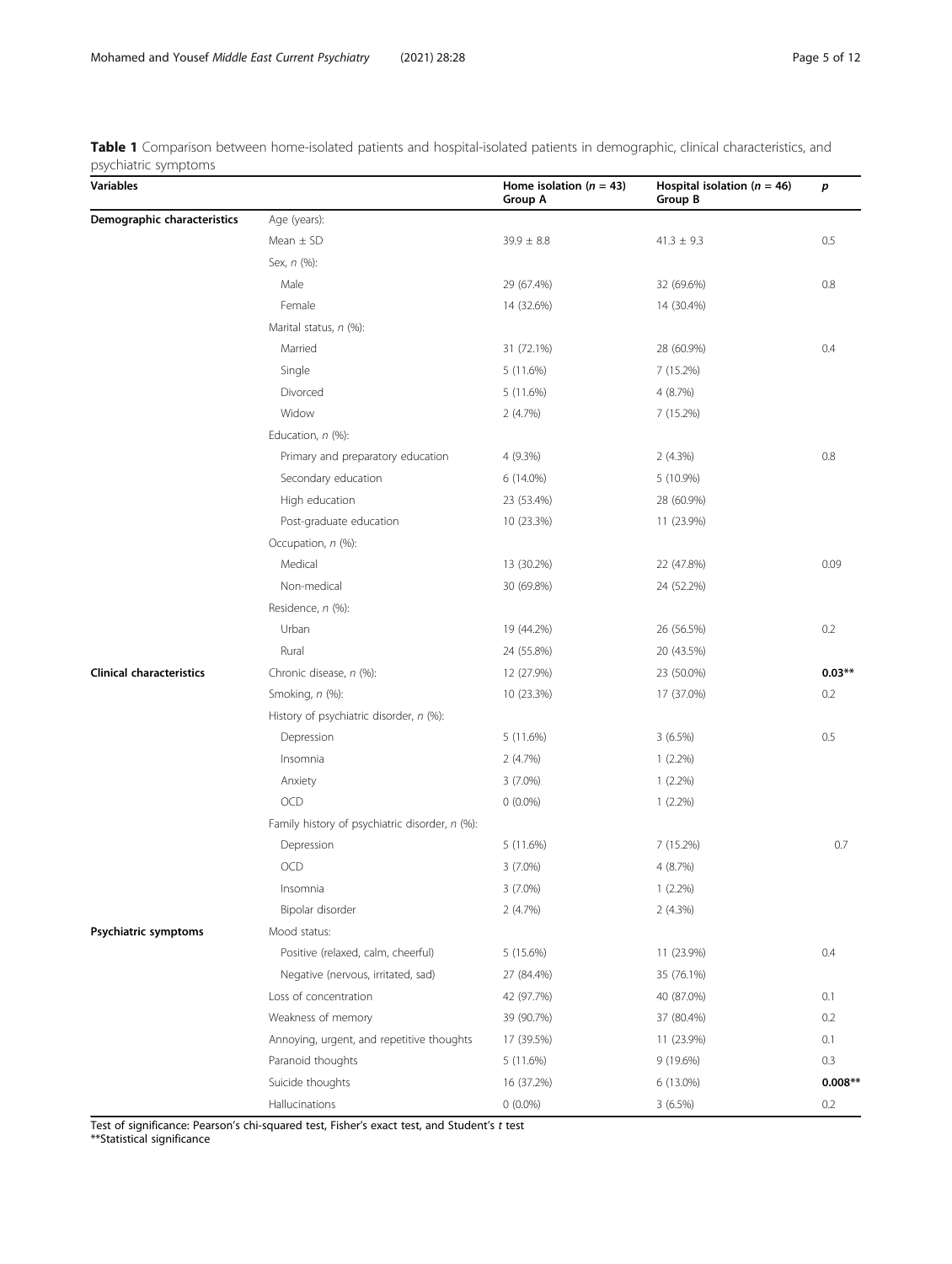|                                     | <b>Variables</b>                                             | Home isolation ( $n = 43$ )<br><b>Group A</b>                   | Hospital isolation ( $n = 46$ )<br>Group B | p          |  |  |  |
|-------------------------------------|--------------------------------------------------------------|-----------------------------------------------------------------|--------------------------------------------|------------|--|--|--|
| <b>HADS and DTS</b>                 | HADS-Anxiety:                                                |                                                                 |                                            |            |  |  |  |
|                                     | Mean $\pm$ SD                                                | $8.6 \pm 2.4$                                                   | $9.3 \pm 2.2$                              | 0.1        |  |  |  |
|                                     | $\cdot$ Normal (0-7)                                         | 19 (44.2%)                                                      | 17 (37.0%)                                 |            |  |  |  |
|                                     | · Borderline (8-10)                                          | 10 (23.3%)                                                      | 11 (23.9%)                                 | 0.3        |  |  |  |
|                                     | $\cdot$ Abnormal (11-21)                                     | 14 (32.6%)                                                      | 18 (39.1%)                                 |            |  |  |  |
|                                     | HADS-Depression:                                             |                                                                 |                                            |            |  |  |  |
|                                     | Mean $\pm$ SD                                                | $12.2 \pm 3.6$                                                  | $9.8 \pm 2.7$                              | $60.001**$ |  |  |  |
|                                     | $\cdot$ Normal (0-7)                                         | 6 (14.0%)                                                       | 13 (28.3%)                                 |            |  |  |  |
|                                     | · Borderline (8-10)                                          | 7(16.3%)                                                        | 18 (39.1%)                                 | $0.003**$  |  |  |  |
|                                     | $\cdot$ Abnormal (11-21)                                     | 30 (69.7%)                                                      | 15 (32.6%)                                 |            |  |  |  |
|                                     | Davidson Trauma Scale:                                       |                                                                 |                                            |            |  |  |  |
|                                     | Mean $\pm$ SD                                                | $22.8 \pm 4.3$                                                  | $28.5 \pm 5.9$                             | $60.001**$ |  |  |  |
|                                     | $\cdot$ Positive DTS ( $\geq$ 35)                            | 28 (66.7%)                                                      | 41 (87.2%)                                 |            |  |  |  |
|                                     | • Negative DTS (* 35)                                        | 14 (33.3%)                                                      | 6 (12.8%)                                  | $0.02**$   |  |  |  |
| Having both abnormal scores in HADS | Abnormal scores in HADS-Anxiety and positive results in DTS: |                                                                 |                                            |            |  |  |  |
| and positive results in DTS         | Present                                                      | 5(11.6%)                                                        | 14 (30.4%)                                 | $0.03***$  |  |  |  |
|                                     | Absent                                                       | 38 (88.4%)                                                      | 32 (69.6%)                                 |            |  |  |  |
|                                     |                                                              | Abnormal scores in HADS-Depression and positive results in DTS: |                                            |            |  |  |  |
|                                     | Present                                                      | 21 (48.8%)                                                      | 11 (23.9%)                                 | $0.01***$  |  |  |  |
|                                     | Absent                                                       | 22 (51.2%)                                                      | 35 (76.1%)                                 |            |  |  |  |
|                                     | Abnormal scores in both HADS-Depression and HADS-Anxiety:    |                                                                 |                                            |            |  |  |  |
|                                     | Present                                                      | $9(20.9\%)$                                                     | 4 (8.7%)                                   | 0.1        |  |  |  |
|                                     | Absent                                                       | 34 (79.1%)                                                      | 42 (91.3%)                                 |            |  |  |  |

<span id="page-5-0"></span>Table 2 Comparison between home-isolated patients and hospital-isolated patients in HADS and DTS and dual diagnosis

Test of significance: Student's t test and chi-square for linear trend \*\*Statistical significance

results in DTS, which was statistically significant ( $p=$ 0.01 \*\*) (Table 2).

## Results regarding the association between HADS–Anxiety and demographic and clinical characteristics of the studied patients

Our result showed a statistically significant association between having abnormal HADS–Anxiety scores and [the female sex ( $p < 0.001**$ ) lower education levels ( $p=$ 0.02<sup>\*\*</sup>), non-medical occupation ( $p < 0.001$ <sup>\*\*</sup>), and the presence of a family history of psychiatric disorder  $(p=$ 0.002\*\*)] (Table [3\)](#page-6-0).

## Results regarding the association between HADS– Depression and demographic and clinical characteristics of the studied patients

Our results showed a statistically significant association between having abnormal HADS–Depression scores and [the female sex  $(p=0.01^{**})$  non-medical occupation  $(p <$ 0.001\*\*), and the presence of a family history of psychiatric disorder  $(p=0.003^{**})$ ] (Table [4\)](#page-7-0).

## Results regarding the association between the Davidson Trauma Scale and demographic and clinical characteristics of the studied patients

Our results revealed a statistically significant association between positive DTS scores and (the female sex  $(p=$ 0.01\*\*), lower education levels ( $p < 0.001$ \*\*), and nonmedical occupations  $(p=0.01^{**})$ ) (Table [5\)](#page-8-0)

## Results of the binary logistic regression analysis of HADS scores and DTS scores with significantly related independent factors

The binary logistic regression analysis of HADS and DTS with significantly related independent factors revealed a significant model for predicting HADS and DTS scores (Table [6\)](#page-8-0).

Lower education levels (primary, preparatory, and secondary) and family history of psychiatric disorder were found to be risk factors for having abnormal HADS– Anxiety scores in COVID-19 patients [OR 95% CI 4.5 (1.9–19.2) and 2.2 (1.07–17.3), respectively] (Table [6](#page-8-0)).

The medical occupation was a protective factor against having abnormal HADS–Depression scores in COVID-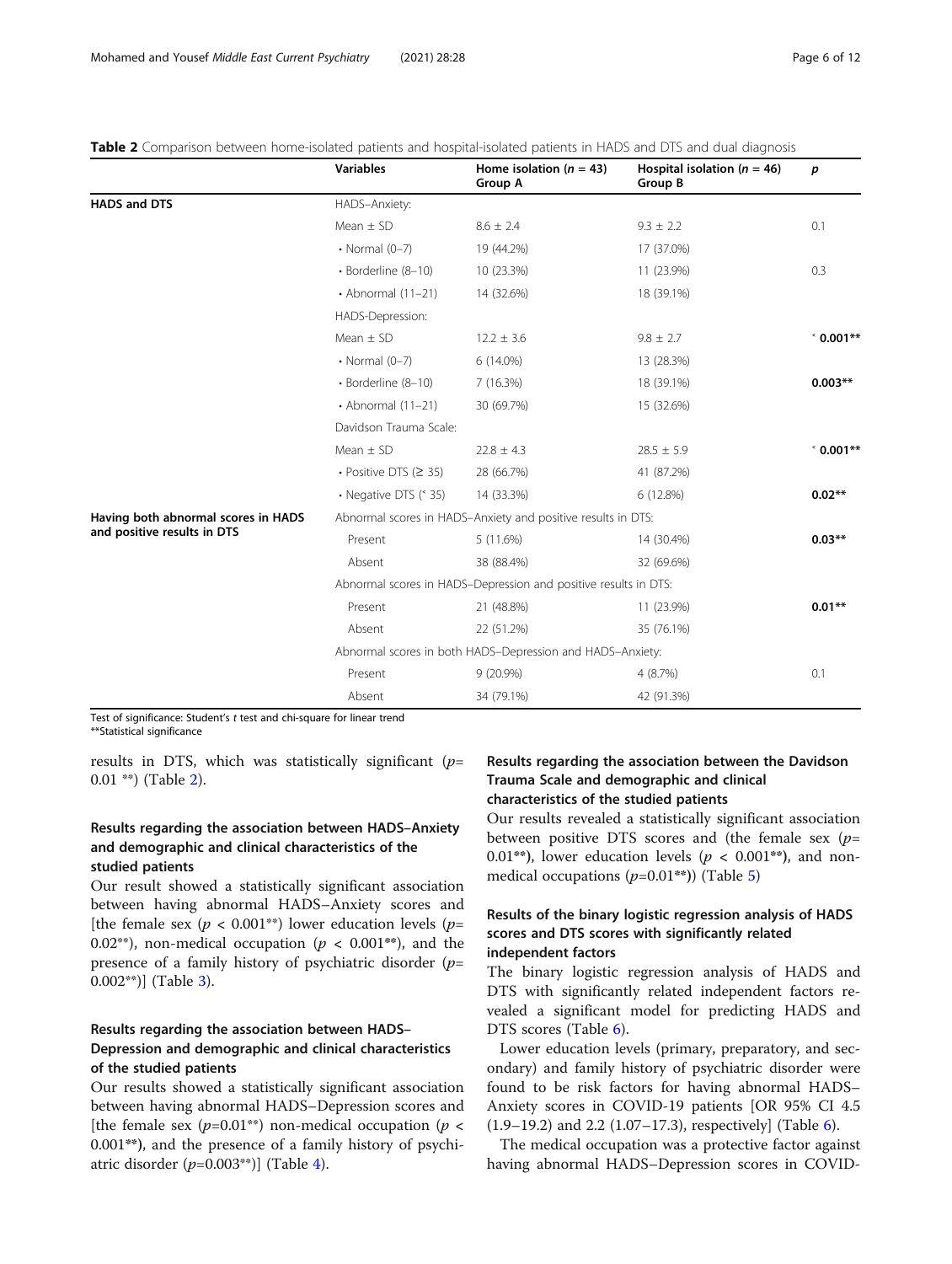<span id="page-6-0"></span>

| Table 3 Association between HADS-Anxiety and demographic and clinical characteristics of the studied patients |  |  |
|---------------------------------------------------------------------------------------------------------------|--|--|
|---------------------------------------------------------------------------------------------------------------|--|--|

| Demographic and clinical characteristics                   | <b>Normal</b>  |      | <b>Borderline</b> |      | Abnormal |      | P           |
|------------------------------------------------------------|----------------|------|-------------------|------|----------|------|-------------|
|                                                            | No.            | $\%$ | No.               | $\%$ | No.      | $\%$ |             |
| Age:                                                       |                |      |                   |      |          |      |             |
| $40$ years old ( $n = 44$ )                                | 23             | 52.3 | 8                 | 18.2 | 13       | 29.5 | 0.07        |
| $\geq$ 40 years old (n = 45)                               | 13             | 28.9 | 13                | 28.9 | 19       | 42.2 |             |
| Sex:                                                       |                |      |                   |      |          |      |             |
| Male $(n = 61)$                                            | 35             | 57.4 | 7                 | 11.5 | 19       | 31.1 | $< 0.001**$ |
| Female ( $n = 28$ )                                        | $\mathbf{1}$   | 3.6  | 14                | 50.0 | 13       | 46.4 |             |
| Marital status:                                            |                |      |                   |      |          |      |             |
| Married ( $n = 59$ )                                       | 28             | 47.5 | 10                | 16.9 | 21       | 35.6 | 0.06        |
| Single/divorced/widow ( $n = 30$ )                         | 8              | 62.5 | 11                | 0.0  | 11       | 37.5 |             |
| Education level:                                           |                |      |                   |      |          |      |             |
| Primary, preparatory, and secondary education ( $n = 17$ ) | $\overline{4}$ | 23.5 | $\overline{2}$    | 11.8 | 11       | 64.7 | $0.02**$    |
| High- and post-graduate education ( $n = 72$ )             | 32             | 44.4 | 19                | 26.4 | 21       | 29.2 |             |
| Occupation:                                                |                |      |                   |      |          |      |             |
| Medical ( $n = 35$ )                                       | 23             | 65.7 | 3                 | 8.6  | 9        | 25.7 | $< 0.001**$ |
| Non-medical ( $n = 54$ )                                   | 13             | 24.1 | 18                | 33.3 | 23       | 41.6 |             |
| Residence:                                                 |                |      |                   |      |          |      |             |
| Urban $(n = 45)$                                           | 20             | 44.4 | $\overline{7}$    | 15.6 | 18       | 40.0 | 0.2         |
| Rural ( $n = 44$ )                                         | 16             | 36.4 | 14                | 31.8 | 14       | 31.8 |             |
| Chronic disease ( $n = 35$ )                               | 14             | 40.0 | 5                 | 14.3 | 16       | 45.7 | 0.2         |
| Smoking ( $n = 27$ )                                       | 14             | 51.9 | 3                 | 11.1 | 10       | 37.0 | 0.1         |
| History of psychiatric disorder ( $n = 16$ )               | 5              | 31.3 | $\overline{2}$    | 12.5 | 9        | 56.2 | 0.2         |
| Family history of psychiatric disorder ( $n = 27$ ):       | 6              | 22.2 | 4                 | 14.8 | 17       | 63.0 | $0.002**$   |

Test of significance: chi-square for linear trend

\*\*Statistical significance

19 patients [OR 95% 0.24 (0.11–0.74)], while home isolation was a risk factor [OR 95% 1.5 (1.1–20.9)] (Table [6](#page-8-0)).

On the contrary, the medical occupation was a risk factor for scoring positive in DTS in COVID-19 patients [OR 95% 5.2 (1.9–27.8)] while low levels of education (primary, preparatory, and secondary) and home isolation were protective factors [OR 95% CI 0.13 (0.04–0.69) and 0.17 (0.08–0.84), respectively] (Table [6](#page-8-0)).

## **Discussion**

A worldwide public health crisis was announced on 30 January 2020, by the World Health Organization, which then formally recognized the SARS-CoV-2 epidemic as a pandemic [[29\]](#page-10-0).. On 19 June 2020, the WHO documented more than 80 million SARS-CoV-2 patients from impacted nations [[30\]](#page-10-0). Scientists tend to link COVID-19 to various psychiatric problems in many populations, including the infected people and the physicians who treat them [[31,](#page-10-0) [32\]](#page-10-0). This would be daunting for doctors; consequently, psychological and social services are essential to alleviate physical and mental health issues in the medical community [\[33](#page-10-0), [34](#page-10-0)].

Few papers investigate the psychological impact of COVID-19 on infected patients; nonetheless, none of them has demonstrated the effect of isolation on these patients. Our study is the first in Egypt to determine the psychiatric problems in home-isolated and hospital-isolated patients suffering from COVID-19 and compare them. The current research showed that most patients had initial responses of anxiety, fear, and sadness with a more negative attitude about their prognosis, with most believing that their illness will affect their future. Negative emotional responses to the disease can be illustrated by the prevalent reported data on the disease and the rapidly increasing number of deaths caused by it. Some patients [\[19](#page-10-0)] experienced thoughts of suicide after being infected, which was clinically more prevalent in patients in home isolation than hospital isolation (six patients).

Due to challenges caused by the pandemic, such as economic hardship, social alienation, decreased access to public medical and mental health services, and the stigma caused by infection with COVID-19, suicide rates could be elevated among home-isolated patients [\[35](#page-10-0), [36](#page-10-0)].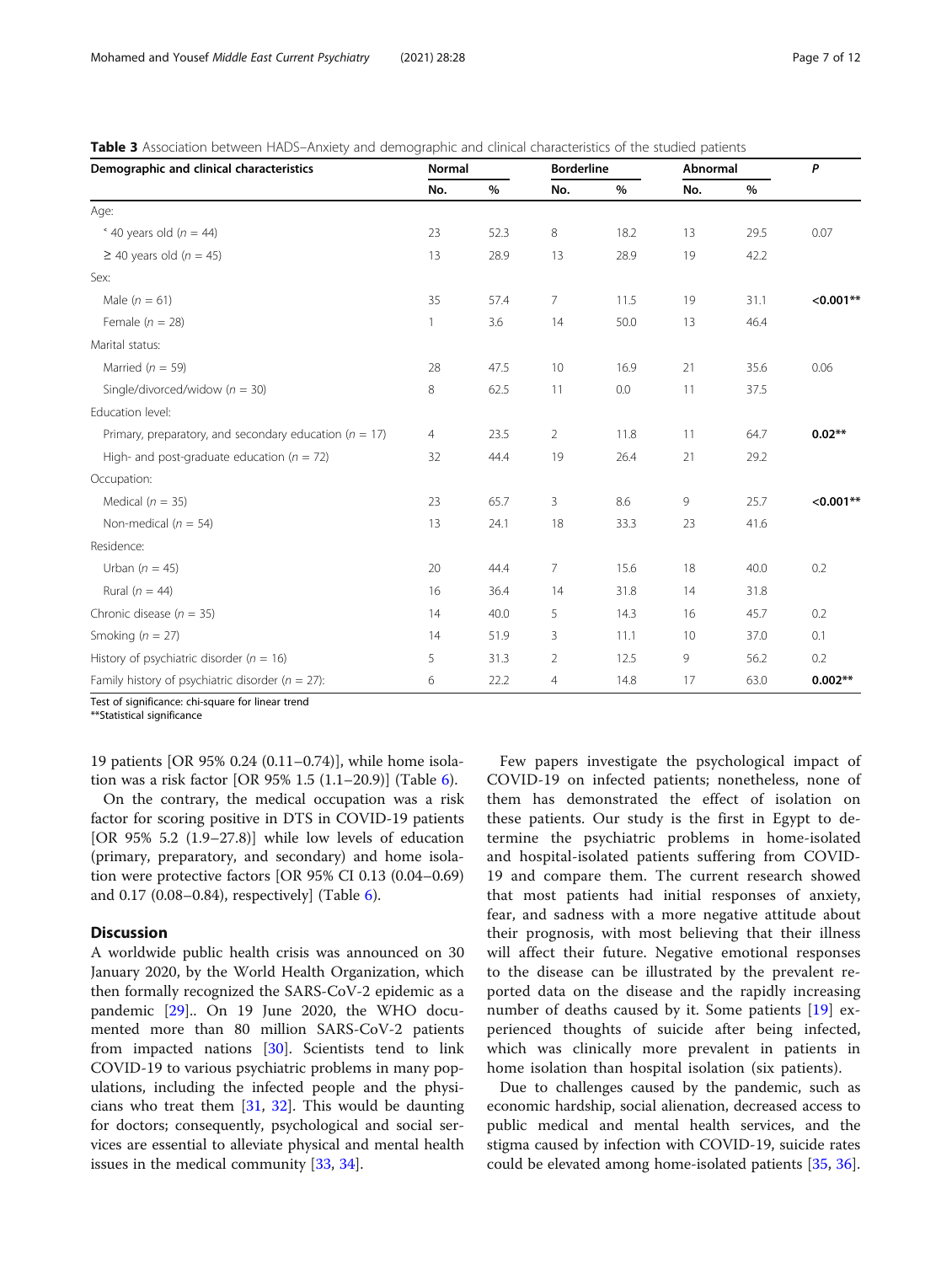<span id="page-7-0"></span>

| <b>Table 4</b> Association between HADS-Depression and demographic and clinical characteristics of the studied patients |  |
|-------------------------------------------------------------------------------------------------------------------------|--|
|-------------------------------------------------------------------------------------------------------------------------|--|

| Demographic and clinical characteristics                   | Normal         |      | <b>Borderline</b> |      | Abnormal |      | P           |
|------------------------------------------------------------|----------------|------|-------------------|------|----------|------|-------------|
|                                                            | No.            | $\%$ | No.               | $\%$ | No.      | %    |             |
| Age:                                                       |                |      |                   |      |          |      |             |
| $40$ years old ( $n = 44$ )                                | 13             | 29.5 | 11                | 25.0 | 20       | 45.5 | 0.1         |
| $\geq$ 40 years old (n = 45)                               | 6              | 13.3 | 14                | 31.1 | 25       | 55.6 |             |
| Sex:                                                       |                |      |                   |      |          |      |             |
| Male $(n = 61)$                                            | 18             | 29.5 | 14                | 23.0 | 29       | 47.5 | $0.01**$    |
| Female ( $n = 28$ )                                        | 1              | 3.6  | 11                | 39.3 | 16       | 57.1 |             |
| Marital status:                                            |                |      |                   |      |          |      |             |
| Married ( $n = 59$ )                                       | 17             | 28.8 | 15                | 25.4 | 27       | 45.8 | 0.06        |
| Single/divorced/widow ( $n = 30$ )                         | 2              | 6.7  | 10                | 33.3 | 18       | 60.0 |             |
| Education level:                                           |                |      |                   |      |          |      |             |
| Primary, preparatory, and secondary education ( $n = 17$ ) | $\overline{4}$ | 23.5 | $\overline{2}$    | 11.8 | 11       | 64.7 | 0.2         |
| High- and post-graduate education ( $n = 72$ )             | 15             | 20.8 | 23                | 31.9 | 34       | 47.2 |             |
| Occupation:                                                |                |      |                   |      |          |      |             |
| Medical ( $n = 35$ )                                       | 14             | 40.0 | $\overline{7}$    | 20.0 | 14       | 40.0 | $< 0.001**$ |
| Non-medical ( $n = 54$ )                                   | 5              | 9.3  | 18                | 33.3 | 31       | 60.9 |             |
| Residence:                                                 |                |      |                   |      |          |      |             |
| Urban $(n = 45)$                                           | 13             | 28.9 | 11                | 24.4 | 21       | 46.7 | 0.2         |
| Rural ( $n = 44$ )                                         | 6              | 13.6 | 14                | 31.8 | 24       | 54.5 |             |
| Chronic disease ( $n = 35$ )                               | 12             | 34.2 | 8                 | 22.9 | 15       | 42.9 | 0.6         |
| Smoking ( $n = 27$ )                                       | 9              | 33.3 | 7                 | 25.9 | 11       | 40.7 | 0.1         |
| History of psychiatric disorder ( $n = 16$ )               | 5              | 31.3 | 5                 | 31.3 | 6        | 37.4 | 0.4         |
| Family history of psychiatric disorder ( $n = 27$ )        | 8              | 29.6 | 1                 | 3.7  | 18       | 66.7 | $0.003**$   |

Test of significance: chi-square for linear trend

\*\*Statistical significance

Our results reported a statistically significant increase in the abnormal scores of HADS–Depression in the home-isolated group (69.7%) compared to the hospitalisolated group (32.6%). Moreover, we detected that 32.6% from group A and 39.1% from group B had abnormal scores of HADS–Anxiety, which means that the patients had considerable symptoms of anxiety or depression. We found 66.7% and 87.2% scored positive by the Davidson Trauma Scale (DTS) in the homeisolated group and group B, respectively, indicating the presence of post-traumatic stress symptoms.

Zhang, J and his colleagues documented a study-sized sample of 144 cases, in which they found severe anxiety (34%) and depression (28%) for patients admitted to isolation wards. Whereas other research included 26 patients, it found higher anxiety and depressive symptoms in hospital admitted patients. The third study that recruited 57 patients with COVID-19 observed that depression in recently cured (COVID-19) patients were 30% [[37\]](#page-10-0). A significant sample size study ( $n = 714$ ) of hospitalized COVID-19 patients found post-traumatic stress symptoms in 96.2% of them [[6\]](#page-10-0).

In a recently released meta-analysis and systematic review that incorporated 1963 studies and 87 preprints, the number of coronavirus cases was about 3559 from different countries. In contrast, there were 47 studies of SARS-CoV involving 2068 subjects, 13 studies involving MERS-CoV, and 12 reviews documenting SARS-CoV-2 (976 cases). During acute illness, the most frequent symptoms of patients diagnosed with SARS or MERS were confusion (27.9%), depression (32.6%), anxiety (35.7%), and poor memory (34.1%). By comparing the data obtained on COVID-19 patients, there was evidence of dementia (confusion 65%). After discharge from the hospital, 33% of assessed COVID-19 met the requirements for the dysexecutive syndrome [[38](#page-10-0)].

Pathology of different symptoms can be distinct due to inflammation, as some studies indicate that the central nervous system may be affected by COVID-19, increasing the inflammatory immune response. In subjects with COVID-19, there is an elevation in serum C-reactive protein and high levels of pro-inflammatory cytokines and decreased total blood lymphocyte counts [\[38](#page-10-0)]. Neurotropic SARS-CoV-2 infection hypoxia,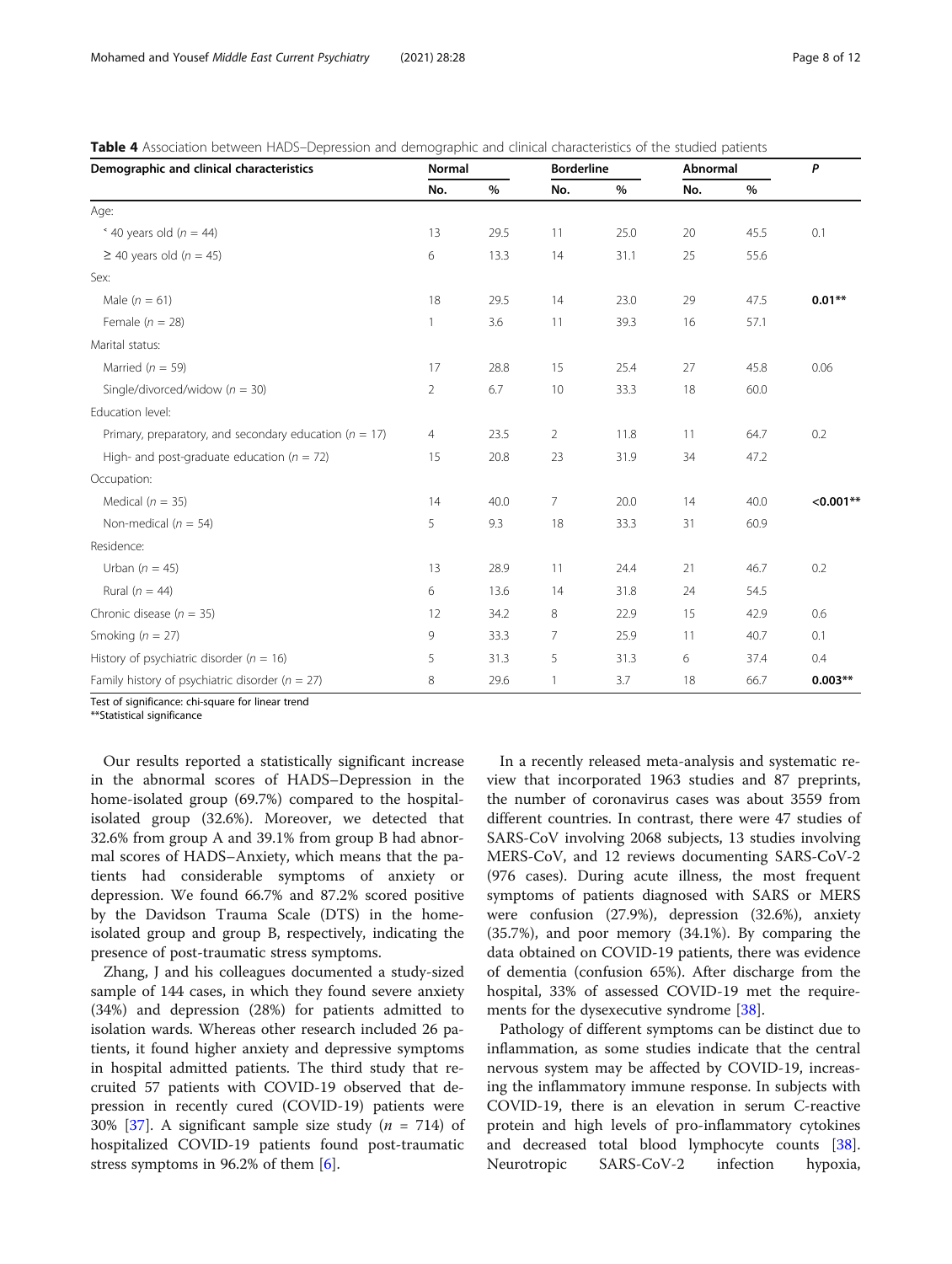| Demographic and clinical characteristics                   | <b>Positive DTS</b> |      |     | <b>Negative DTS</b> |             |
|------------------------------------------------------------|---------------------|------|-----|---------------------|-------------|
|                                                            | No.                 | $\%$ | No. | $\%$                |             |
| Age:                                                       |                     |      |     |                     |             |
| $40$ years old ( $n = 44$ )                                | 35                  | 79.6 | 9   | 20.4                | 0.7         |
| $\geq$ 40 years old (n = 45)                               | 34                  | 75.6 | 10  | 24.4                |             |
| Sex:                                                       |                     |      |     |                     |             |
| Male $(n = 61)$                                            | 52                  | 85.3 | 9   | 14.7                | $0.01**$    |
| Female $(n = 28)$                                          | 17                  | 60.7 | 11  | 39.3                |             |
| Marital status:                                            |                     |      |     |                     |             |
| Married ( $n = 59$ )                                       | 49                  | 83.1 | 10  | 16.9                | 0.08        |
| Single/divorced/widow ( $n = 30$ )                         | 20                  | 66.7 | 6   | 33.3                |             |
| Education level:                                           |                     |      |     |                     |             |
| Primary, preparatory, and secondary education ( $n = 17$ ) | 8                   | 47.1 | 9   | 52.9                | $< 0.001**$ |
| High- and post-graduate education ( $n = 72$ )             | 61                  | 84.7 | 11  | 15.3                |             |
| Occupation:                                                |                     |      |     |                     |             |
| Medical ( $n = 35$ )                                       | 32                  | 91.4 | 3   | 8.6                 | $0.01**$    |
| Non-medical ( $n = 54$ )                                   | 37                  | 68.5 | 17  | 31.5                |             |
| Residence:                                                 |                     |      |     |                     |             |
| Urban $(n = 45)$                                           | 35                  | 77.8 | 10  | 22.2                | 0.9         |
| Rural ( $n = 44$ )                                         | 34                  | 77.3 | 10  | 22.7                |             |
| Chronic disease ( $n = 35$ )                               | 24                  | 68.6 | 11  | 31.4                | 0.1         |
| Smoking ( $n = 27$ )                                       | 20                  | 74.1 | 7   | 25.9                | 0.6         |
| History of psychiatric disorder ( $n = 16$ )               | 11                  | 68.8 | 5   | 31.2                | 0.4         |
| Family history of psychiatric disorder ( $n = 27$ )        | 19                  | 70.4 | 8   | 29.6                | 0.3         |
|                                                            |                     |      |     |                     |             |

<span id="page-8-0"></span>Table 5 Association between the Davidson Trauma Scale and demographic and clinical characteristics of the studied patients

Test of significance: Pearson's chi-square test

\*\*Statistical significance

Table 6 Binary logistic regression analysis of HADS scores and DTS scores with significantly related independent factors

| <b>Variables</b>                                     | S.E. | Wald | Sig.     | Odds ratio (95% CI) |
|------------------------------------------------------|------|------|----------|---------------------|
| HADS-Anxiety (abnormal scores):                      |      |      |          |                     |
| • Male sex                                           | 0.81 | 0.08 | 0.6      | $0.97(0.71 - 2.2)$  |
| • Primary, preparatory, and secondary education (RF) | 0.62 | 6.4  | $0.01**$ | $4.5(1.9-19.2)$     |
| • Medical occupation                                 | 0.66 | 2.6  | 0.1      | $0.27(0.11 - 1.9)$  |
| • Family history of psychiatric disorder (RF)        | 0.61 | 5.0  | $0.02**$ | $2.2(1.07 - 17.3)$  |
| HADS-Depression (abnormal scores):                   |      |      |          |                     |
| • Male sex                                           | 0.61 | 1.8  | 0.7      | $0.67(0.45-1.8)$    |
| • Medical occupation (PF)                            | 0.52 | 7.4  | $0.03**$ | $0.24(0.11 - 0.74)$ |
| • Family history of psychiatric disorder             | 0.64 | 2.4  | 0.1      | $0.47(0.12 - 2.1)$  |
| • Home isolation (RF)                                | 0.51 | 7.8  | $0.02**$ | $1.5(1.1-20.9)$     |
| DTS (positive):                                      |      |      |          |                     |
| • Male sex                                           | 0.54 | 1.0  | 0.1      | $1.2(0.64 - 6.2)$   |
| • Primary, preparatory, and secondary education (PF) | 0.64 | 6.7  | $0.01**$ | $0.13(0.04 - 0.69)$ |
| • Medical occupation (RF)                            | 0.76 | 5.4  | $0.02**$ | $5.2(1.9-27.8)$     |
| • Home isolation (PF)                                | 0.66 | 6.7  | $0.01**$ | $0.17(0.08 - 0.84)$ |

RF risk factors (odds ratio > 1)

PF protective factors (odds ratio < 1)

\*\*Statistical significance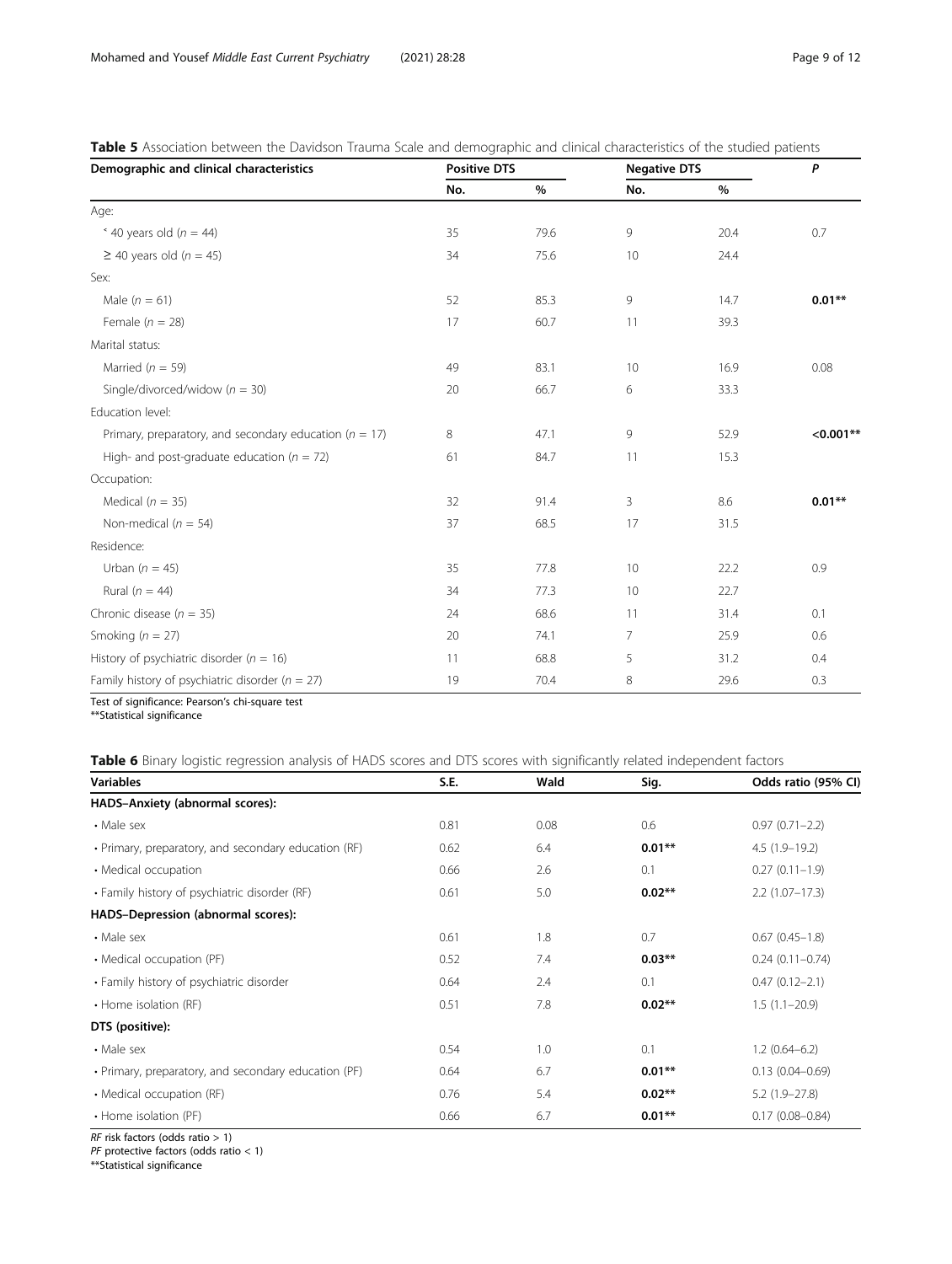cerebrovascular events, and steroid therapy have impact on neurological status. These various biological mechanisms have been proposed to function as mediators of psychological impairment in COVID-19; however, there is insufficient evidence [\[39\]](#page-10-0). Similarly, like other physical disorders, social influences can directly intensify the psychiatric effects of exposure to COVID-19. Moreover, quarantine procedures can contribute to insomnia and psychological distress [[40](#page-10-0)].

The current findings regarding the impact of the isolation setting type on presenting the patients' psychiatric symptoms can be illustrated from various perspectives. First, hospitalized patients may have elevated posttraumatic stress levels related to the transition to a new environment. Since the human and physical hospital setting is often psychologically unhealthy, it can be loud, sensory-deprived, and disorienting. These environmental factors inhibit mobility, intensify disorientation, disturb sleep, and lead to social isolation, in addition to anxiety and apprehension. Furthermore, the deterioration of the physical condition, along with the inability to communicate with their family, fear of mortality, knowledge of the medical status of relatives and colleagues, as well as knowledge of other infected patients who died or were admitted to ICU [[38,](#page-10-0) [39\]](#page-10-0) can lead to increased posttraumatic symptoms in these patients. Isolation at home makes patients feel relaxed and safe with their familiar social surroundings; however, other factors may lead to adverse psychological effects, including the emergence of instantaneous stigma as a significant defect of infection due to individuals' discrimination quarantine. This stigma may be prevalent when isolated at home and shunned by local neighbors, besides being afraid of transmitting the disease to their relatives and fear of sudden complications without receiving instant medical aid while in home isolation.

Moreover, after being discharged from the hospital, several patients treated for COVID-19 reported discrimination [\[40](#page-10-0)].

We found that the medical occupation has a protective effect against having abnormal HADS–Depression scores in COVID-19 patients; nevertheless, it increases the risk of having positive scores in the DTS. Some literature investigated the psychological harm caused by pandemics to medical staff who suffered from psychiatric symptoms like anxiety, depression, terror, and trauma. They reported that multiple factors, including having respiratory or digestive symptoms, negative coping style, and job burnout, participate in the anxiety or depression of healthcare workers [\[41](#page-10-0)]. We found that lower education levels (primary, preparatory, and secondary) were found to be risk factors for having abnormal HADS–Anxiety scores in COVID-19 patients. That was consistent with the study of Bjelland and his collaborates who found that low educational levels were significantly associated with both anxiety and depression [\[42\]](#page-11-0).

The limitations of the current analysis must be considered when analyzing the results, which involve a limited sample size. Participants of the current research had mild to moderate cases of COVID-19 infection, in addition to the lack of appropriate reference groups to compare them with the current participants. Finally, we did not include quantitative biochemical tests, such as blood markers, to measure the inflammatory immune response.

#### Conclusion

We conclude that a significant number of patients diagnosed with the COVID-19 disease develop depressive, anxiety, and post-traumatic stress symptoms, whether they were isolated in the hospital or at home; besides, the isolation setting may affect the presenting symptoms.

#### Abbreviations

CT: Computed tomography; SARS-CoV-2: Severe acute respiratory syndrome coronavirus 2; DTS: Davidson Trauma Scale; HADS: Hospital Anxiety and Depression Scale; MW: Mann-Whitney U test; PTSD: Post-traumatic stress disorder; RT-PCR: Reverse transcription-polymerase chain reaction;  $\chi^2$ : Chisquare test

#### Acknowledgements

The authors would like to show their gratitude to all the study participants.

#### Authors' contributions

AY designed the work acquisition and shared in the drafting of the article, and substantively revised it. AE contributed to the interpretation of data and shared in the acquisition of data and the drafting of the article. AY and AE wrote the final manuscript, and AE submitted it for publication. All authors agreed with the results and conclusions of this research and approved the final manuscript.

#### Funding

No funding or support was received.

#### Availability of data and materials

The researchers can clarify all the data when needed.

#### Declarations

#### Ethics approval and consent to participate

- At the Faculty of Medicine, the Institutional Review Board accepted this study, Zagazig University, with Official permission (ZU-IRB#6585).
- We obtained an informed electronic consent (by applying a mandatory yes or no question at the beginning of the Google form questionnaire through which we get our data due to the quarantine issue) from the subjects who participated in the study after presenting the research goals, how we would conduct the research, and how long would continue.
- Study participants could withdraw from participation without being adversely affected by their participation.
- The researchers could use this research for scientific publication, but the participants' identities will not be clarified.

#### Consent for publication

Not applicable.

#### Competing interests

The authors declare that they have no competing interests.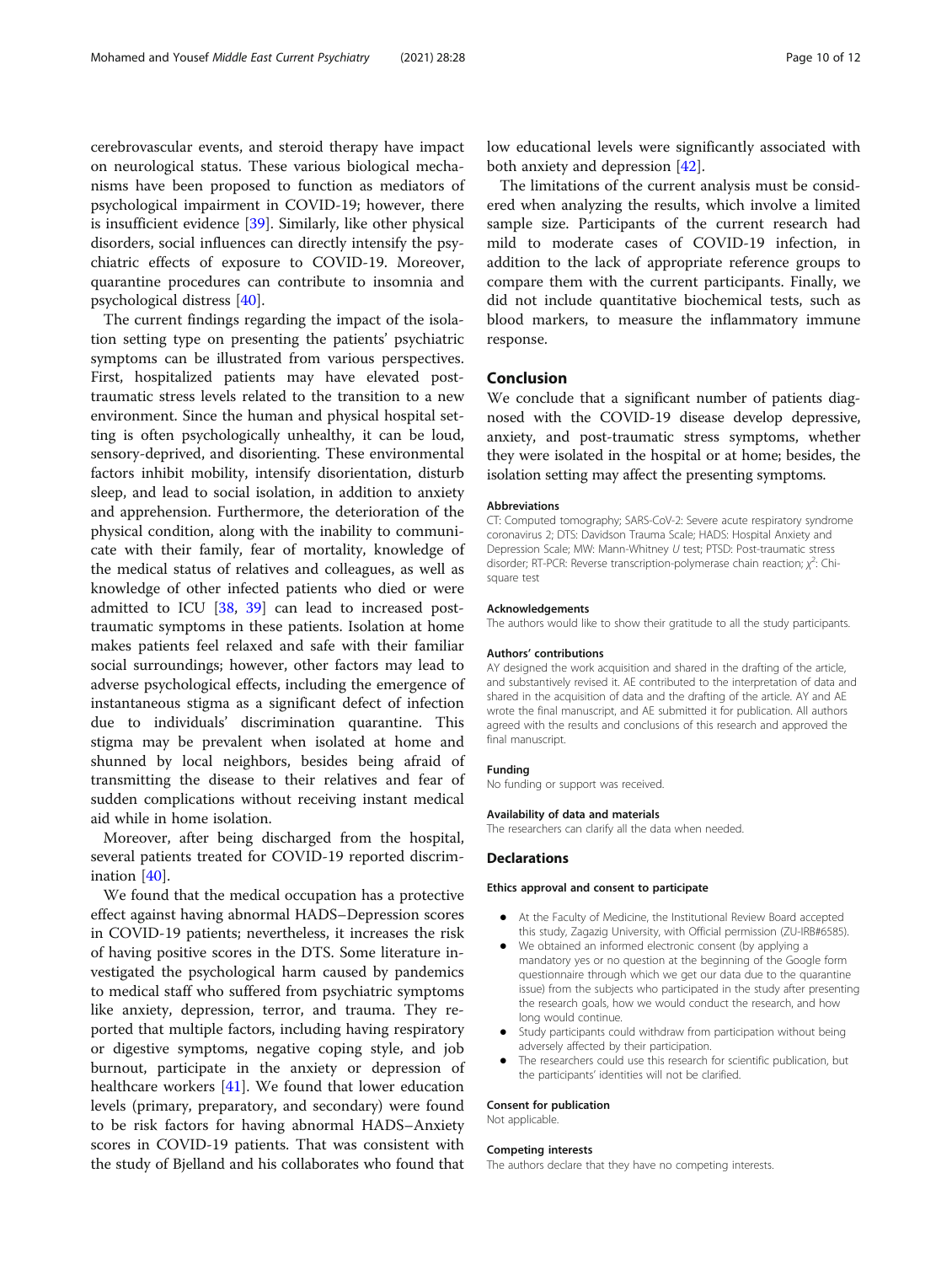#### <span id="page-10-0"></span>Received: 10 February 2021 Accepted: 3 April 2021 Published online: 04 May 2021

- References
- 1. Dubé B, Benton T, Cruess DG, Evans DL (2005) Neuropsychiatric manifestations of HIV infection and AIDS. J Psychiatry Neurosci 30:237–246 [PMC free article] [PubMed] [Google Scholar] [Ref list]
- 2. WHO 2019 novel coronavirus (2019nCoV): strategic preparedness and response plan. Feb 3, 2020. [https://www.who.int/docs/default-source/](https://www.who.int/docs/default-source/coronaviruse/srp%200402202%20pdf?sfvrsn=7ff55ec0_4&download=true) [coronaviruse/srp 0402202 pdf?sfvrsn=7ff55ec0\\_4&download=true](https://www.who.int/docs/default-source/coronaviruse/srp%200402202%20pdf?sfvrsn=7ff55ec0_4&download=true) [Ref list]
- 3. Xiang YT, Yang Y, Li W, Zhang L, Zhang Q, Cheung T, Ng CH (2020) Timely mental health care for the 2019 novel coronavirus outbreak is urgently needed. Lancet Psychiatry 7(3):228–229. [https://doi.org/10.1016/S2215-03](https://doi.org/10.1016/S2215-0366(20)30046-8) [66\(20\)30046-8](https://doi.org/10.1016/S2215-0366(20)30046-8)
- 4. Arden MA, Chilcot J (2020) Health psychology and the coronavirus (COV-ID-19) global pandemic: a call for research. Br J Health Psychol 25(2):231– 232. <https://doi.org/10.1111/bjhp.12414>
- 5. Cullen W, Gulati G, Kelly BD (2020) Mental health in the Covid-19 pandemic. QJM 113(5):311–312. <https://doi.org/10.1093/qjmed/hcaa110>
- 6. Bo HX, Li W, Yang Y, Wang Y, Zhang Q, Cheung T, Wu X, Xiang YT (2020) Post-traumatic stress symptoms and attitude toward crisis mental health services among clinically stable patients with COVID-19 in China. Psychol Med:1–2. Advance online publication. [https://doi.org/10.1017/S003329172](https://doi.org/10.1017/S0033291720000999) [0000999](https://doi.org/10.1017/S0033291720000999)
- 7. Monson E, Caron J, McCloskey K, Brunet A (2017) Longitudinal analysis of quality of life across the trauma spectrum. Psychol Trauma 9(5):605–612. <https://doi.org/10.1037/tra0000254>
- 8. Asmundson GJG, Taylor S (2020) Coronaphobia: fear and the 2019-nCov outbreak. J Anxiety Dis -Ord 70:102196. [https://doi.org/10.1016/j.janxdis.202](https://doi.org/10.1016/j.janxdis.2020.102196) [0.102196](https://doi.org/10.1016/j.janxdis.2020.102196)
- Ahmadi K, Ramezani MA (2020) Iranian emotional experience and expression during the COVID-19 Crisis. Asia Pac J Public Health 32:285–286. <https://doi.org/10.1177/1010539520937097> PubMed Abstract | CrossRef Full Text | Google Scholar
- 10. Ahorsu DK, Lin CY, Imani V, Saffari M, Griffiths MD, Pakpour AH (2020) The fear of COVID-19 scale: development and initial validation. Int J Ment Health Addict. <https://doi.org/10.1007/s11469-020-00270-8>
- 11. Mamun MA, Griffiths MD (2020) First COVID-19 suicide case in Bangladesh due to fear of COVID-19 and xenophobia: possible suicide prevention strategies. Asian J Psychiatr 51:102073. [https://doi.org/10.1016/j.ajp.2020.102](https://doi.org/10.1016/j.ajp.2020.102073) [073](https://doi.org/10.1016/j.ajp.2020.102073) PubMed Abstract | CrossRef Full Text | Google Scholar'
- 12. Maunder RG (2009) Was SARS a mental health catastrophe? Gen Hosp Psychiatry 31:316–317. <https://doi.org/10.1016/j.genhosppsych.2009.04.004> [PMC free article] [PubMed] [CrossRef] [Google Scholar]
- 13. Curtin NM, Boyle NT, Mills KH, Connor TJ (2009) Psychological stress suppresses innate IFN-gamma production via glucocorticoid receptor activation: reversal by the anxiolytic chlordiazepoxide. Brain Behav Immun 23(4):535–547. <https://doi.org/10.1016/j.bbi.2009.02.003> [PubMed]
- 14. Herman JP et al (2016) Regulation of the hypothalamic-pituitaryadrenocortical stress response. Compr Physiol 6:603–621. [https://doi.org/1](https://doi.org/10.1002/cphy.c150015) [0.1002/cphy.c150015](https://doi.org/10.1002/cphy.c150015) [PMC free article] [PubMed] [CrossRef] [Google Scholar]
- 15. Ding Y, Dai J (2019) Advance in stress for depressive disorder. Adv Exp Med Biol 1180:147–178. [https://doi.org/10.1007/978-981-32-9271-0\\_8](https://doi.org/10.1007/978-981-32-9271-0_8) [PubMed] [CrossRef] [Google Scholar]
- 16. Prasad A, Chaichi A, Kelley D, Francis J, Gartia MR (2019) Current and future functional imaging techniques for post-traumatic stress disorder RSC. Advances. 9(42):24568–24594. <https://doi.org/10.1039/c9ra03562a>
- 17. Clark IA, Vissel B (2017) The meteorology of cytokine storms, and the clinical usefulness of this knowledge. Semin Immunopathol 39(5):505–516. [https://](https://doi.org/10.1007/s00281-017-0628-y) [doi.org/10.1007/s00281-017-0628-y](https://doi.org/10.1007/s00281-017-0628-y) [PMC free article] [PubMed] [CrossRef] [Google Scholar]
- 18. Debnath M, Berk M, Maes M (2020) Changing dynamics of psychoneuroimmunology during the COVID-19 pandemic. Brain, Behav Immun Health 5:100096. <https://doi.org/10.1016/j.bbih.2020.100096> ISSN 2666-3546. [PMC free article] [PubMed] [CrossRef] [Google Scholar]
- 19. Wu Y, Xu X, Chen Z, Duan J, Hashimoto K, Yang L, Liu C, Yang C (2020) Nervous system involvement after infection with COVID-19 and other coronaviruses. Brain Behav Immun. <https://doi.org/10.1016/j.bbi.2020.03.031> [PMC free article] [PubMed] [CrossRef] [Google Scholar]
- 20. Hassan ZA, Schattner P, Mazza D (2006) Doing a pilot study: why is it essential? Malaysian family physician 1(2-3):70–73
- 21. Dean, A., Sullivan, K., & Soe, M. (2013). OpenEpi: Open Source Epidemiologic Statistics for Public Health. Updated 2013/4/6. [https://www.OpenEpi.com](https://www.openepi.com)
- 22. Bjelland I, Dahl AA, Haug TT, Neckelmann D (2002) The validity of the hospital anxiety and depression scale-an updated literature review. J Psychosom Res 52:69–78. [https://doi.org/10.1016/S0022-3999\(01\)00296-3](https://doi.org/10.1016/S0022-3999(01)00296-3) [PubMed] [CrossRef] [Google Scholar]
- 23. Terkawi AS, Tsang S, AlKahtani GJ, al-Mousa SH, al Musaed S, AlZoraigi US, Alasfar EM, Doais KS, Abdulrahman A, Altirkawi KA (2017) development and validation of Arabic version of the Hospital Anxiety and Depression Scale. Saudi J Anaesth 11(Suppl 1):S11–S18. [https://doi.org/10.4103/sja.SJA\\_43\\_17](https://doi.org/10.4103/sja.SJA_43_17)
- 24. Mykletun A, Stordal E, Dahl AA (2001) Hospital anxiety and depression (HAD) scale: Factor structure, item analyses and internal consistency in a large population. Br J Psychiatry 179:540–544 Google Scholar
- 25. Davidson JRT, Book SW, Colket JT, Tupler LA, Roth S, David D et al (1997) Assessment of a new self-rating scale for post-traumatic stress disorder. Psychol Med 27:153–160 [PubMed] [Google Scholar]
- 26. Arab Corporation for Psychological Tests. Arabic version of Davidson PTSD Scale according to DSM-IV. 2010. Available from: <http://arabtesting.com/> : Personal communication with Dr. Abdel-Mawggod Abdel samiee head manager of Arab corporation for psychological test.
- 27. Sady R, Badr E (2015) The level of post-traumatic stress disorder (PTSD). Field Study on a sample of the sons martyrs in adolescence in area of Jablah. Tishreen Univ J Res Sci Stud- Arts Humanit Ser 37(5):265–280
- 28. IBM (2020) IBM SPSS Statistics for Windows, Version 27. IBM Corp, Armonk <http://www-01.ibm.com/support/docview.wss?uid=swg27049428>
- 29. WHO (2020) Novel Coronavirus (2019-nCoV). [https://www.who.int/docs/defa](https://www.who.int/docs/default-source/coronaviruse/situation-reports/20200130-sitrep-10-ncov.pdf) [ult-source/coronaviruse/situation-reports/20200130-sitrep-10-ncov.pdf](https://www.who.int/docs/default-source/coronaviruse/situation-reports/20200130-sitrep-10-ncov.pdf).
- 30. COVID-19 Situation Update Worldwide, as of June 19 2020. [https://www.](https://www.ecdc.europa.eu/en/geographical-distribution-2019-ncov-cases) [ecdc.europa.eu/en/geographical-distribution-2019-ncov-cases](https://www.ecdc.europa.eu/en/geographical-distribution-2019-ncov-cases)
- 31. Lai J, Ma S, Wang Y, Cai Z, Hu J, Wei N, Wu J, du H, Chen T, Li R, Tan H, Kang L, Yao L, Huang M, Wang H, Wang G, Liu Z, Hu S (2020) Factors associated with mental health outcomes among health care workers exposed to coronavirus disease 2019. JAMA Netw Open 3(3):e203976. <https://doi.org/10.1001/jamanetworkopen.2020.3976>
- 32. Xiang YT, Jin Y, Cheung T (2020) Joint International Collaboration to Combat Mental Health Challenges During the Coronavirus Disease 2019 Pandemic. JAMA Psychiat 77(10):989–990. [https://doi.org/10.1001/jama](https://doi.org/10.1001/jamapsychiatry.2020.1057) [psychiatry.2020.1057](https://doi.org/10.1001/jamapsychiatry.2020.1057)
- 33. Pfefferbaum B, North CS (2020) Mental health and the Covid-19 pandemic. N Engl J Med 383(6):510–512. <https://doi.org/10.1056/NEJMp2008017>
- 34. Zhou J, Liu L, Xue P, Yang X, Tang X (2020) Mental health response to the COVID-19 outbreak in China. Am J Psychiatry 177(7):574–575. [https://doi.](https://doi.org/10.1176/appi.ajp.2020.20030304) [org/10.1176/appi.ajp.2020.20030304](https://doi.org/10.1176/appi.ajp.2020.20030304)
- 35. Kong X, Zheng K, Tang M (2020) Prevalence and factors associated with depression and anxiety of hospitalized patients with COVID-19. medRxiv. <https://doi.org/10.1101/2020.03.24.20043075> (preprint) [CrossRef] [Google **Scholarl**
- 36. Yang L, Wu D, Hou Y (2020) Analysis of psychological state and clinical psychological intervention model of patients with COVID-19. medRxiv. [https://](https://doi.org/10.1101/2020.03.22.20040899) [doi.org/10.1101/2020.03.22.20040899](https://doi.org/10.1101/2020.03.22.20040899) (preprint) [CrossRef] [Google Scholar]
- 37. Zhang J, Lu H, Zeng H, Zhang S, Du Q, Jiang T, Du B (2020) The differential psychological distress of populations affected by the COVID-19 pandemic. Brain Behav Immun 87:49–50. <https://doi.org/10.1016/j.bbi.2020.04.031>
- 38. Rogers JP, Chesney E, Oliver D et al (2020) Psychiatric and neuropsychiatric presentations associated with severe coronavirus infections: a systematic review and meta-analysis with comparison to the COVID-19 pandemic. Lancet Psychiatry 7(7):611–627. [https://doi.org/10.1016/S2215-0366\(20\)302](https://doi.org/10.1016/S2215-0366(20)30203-0pmid) [03-0pmid](https://doi.org/10.1016/S2215-0366(20)30203-0pmid): <http://www.ncbi.nlm.nih.gov/pubmed/32437679>
- 39. Brooks SK, Webster RK, Smith LE, Woodland L, Wessely S, Greenberg N, Rubin GJ (2020) The psychological impact of quarantine and how to reduce it: rapid review of the evidence. Lancet 395(10227):912–920. [https://doi.](https://doi.org/10.1016/S0140-6736(20)30460-8) [org/10.1016/S0140-6736\(20\)30460-8](https://doi.org/10.1016/S0140-6736(20)30460-8)
- 40. imes of India. Times India; 2020. Recovered coronavirus patients face social stigma in Bihar | Patna News - Times of India [WWW Document] URL [https://timesofindia.indiatimes.com/city/patna/recovered-corona-patients-fa](https://timesofindia.indiatimes.com/city/patna/recovered-corona-patients-face-social-stigma-in-state/articleshow/75071886.cms) [ce-social-stigma-in-state/articleshow/75071886.cms](https://timesofindia.indiatimes.com/city/patna/recovered-corona-patients-face-social-stigma-in-state/articleshow/75071886.cms) (Accessed 6.2.20) [Google Scholar]
- 41. Kang L, Li Y, Hu S, Chen M, Yang C, Yang BX, Wang Y, Hu J, Lai J, Ma X, Chen J, Guan L, Wang G, Ma H, Liu Z (2020) The mental health of medical